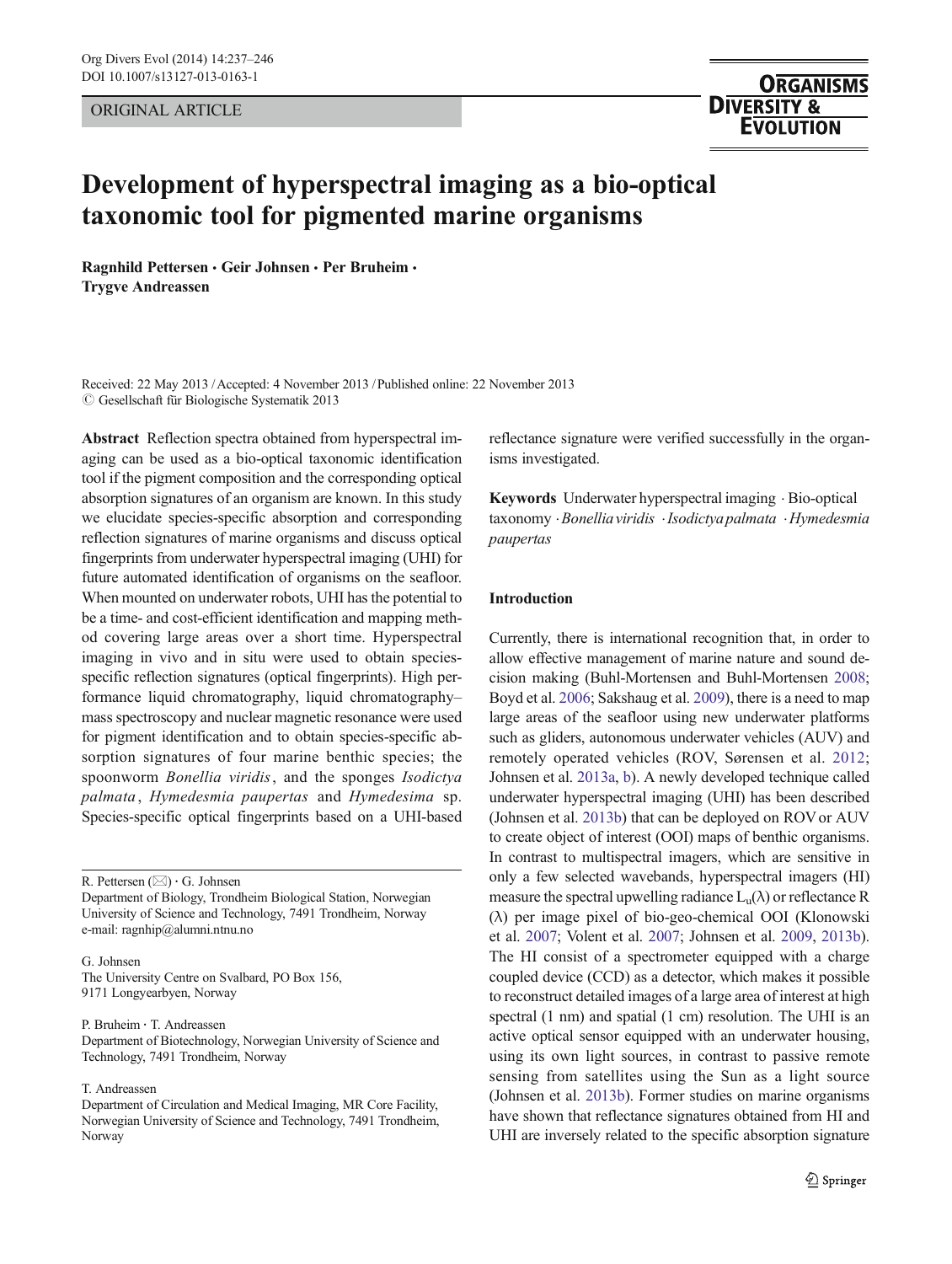of the organism (Volent et al. [2007,](#page-9-0) [2009;](#page-9-0) R. Pettersen et al. unpublished). Therefore, HI can be used as a bio-optical taxonomic tool in the same manner as organism-specific absorption signatures have been used (Roy et al [2011;](#page-9-0) Pettersen et al. [2011\)](#page-9-0). HI and UHI can be used as a taxonomical identification tool to make optical fingerprints of marine organisms only if the pigment composition and corresponding absorption signature of the organism is known and can be used to verify the reflectance signature (R. Pettersen et al. unpublished). By creating a spectral library of organisms with verified reflectance signatures, mapping of the seafloor with UHI can be made more efficient.

One of the taxa examined in this study was Bonellia viridis Rolando, 1821, from the phylum Echiura (Fig. [1a\)](#page-2-0) and is distributed in the Atlantic, Indian and Pacific Oceans (Wesenberg-Lund [1939\)](#page-9-0). It contains the green pigments bonellin and neobonellin as its main pigments (Agius et al. [1979\)](#page-9-0). Bonellin is the main pigment in the proboscis of the worm and is found to be responsible for masculinisation in B. viridis (Baltzer [1931](#page-9-0); Cariello et al. [1978;](#page-9-0) Agius et al. [1979\)](#page-9-0). Neobonellin is a biologically active derivative of bonellin that is found in the body skin of B. viridis (Cariello et al. [1978\)](#page-9-0). Both neobonellin and bonellin are known to act as an embryotoxic agent in echinoderms and ascidians (Cariello et al. [1978;](#page-9-0) De Nicola Giudici [1984](#page-9-0)). Another taxa examined was the orange sponge Isodyctia palmata (phylum porifera, class of demospongiae, Ellis and Solander 1786, Fig. [1b\)](#page-2-0), which is distributed in the boreal and sub-arctic North Atlantic having only a few predators (nudibranchs and littorinid snails); crabs and other invertebrate predators find the sponge distasteful (Appeltans et al. [2012\)](#page-9-0). To our knowledge, the pigment composition in *I. palmata* has not been revealed. The second sponge investigated was Hymedesmia paupertas (phylum porifera, class of demospongia, Bowerbank 1864, Fig. [1c\)](#page-2-0)—a common species in the north Atlantic, most often with a deep blue colour (Appeltans et al. [2012](#page-9-0)). The main pigment isolated from  $H$ . paupertas is lactarazulene (Fehler [2005\)](#page-9-0), which has also been isolated (and identified) from the edible fungus Lactarius deliciosus (Sorm et al. [1954](#page-9-0)). The last organism investigated—a bright red colored Hymedesmia sp., probably a Hymedesmia (Stylopus) coriacea (Fristedt 1885, Fig. [1d\)](#page-2-0)—was also from the family Hymedesmiidae.

The main aim of this study was to use HI with reflectance  $[R(\lambda)]$  per image pixel for taxonomic identification verified by organism-specific absorption characteristics. Pigment investigation was also conducted due to the incomplete pigment composition knowledge of the chosen organisms. The goal was to evaluate if UHI-based identification can be used to identify and detect species-specific spectral signatures (absorption and reflectance), or optical fingerprints of marine organisms that can be used as verification for future automated identification of marine organisms.

#### Materials and methods

Sampling and in vivo absorption spectra

All four species was sampled with a Sperre SUB-fighter 7500 remote operated vehicle (ROV) deployed from the NTNU research vessel RV Gunnerus. Co-ordinates for sampling locations are given in EU89-UTM sone 33 formats. B. viridis at 224 m depth in Trondheimsfjorden, Norway [7037347.67 (e), 565129.70 (n)], I. palmata at 42 m depth outside Stavøya, Norway [7051622.65 (e), 52494.75 (n)], H. paupertas were sampled at Stokkbergneset, Norway at 75 m depth [70381350.07 (e), 545394.57 (n)] and *Hymedesmia*. sp at 40 m depth at Stokkbergneset, Norway [7038151.13 (e), 545340.15 (n)]. Immediately after collection, half the sample was ground and placed on Whatman GF/F glass fibre filters on neutral plastic petri dishes for in vivo  $(n=4)$  absorption measurements using a Unicam UV 500 spectrophotometer [\(http://www.thermoscientific.com/uv-vis\)](http://www.thermoscientific.com/uv-vis). The other half of the tissue was frozen for later pigment investigation.

In vitro absorption and pigment extraction

Tissue for pigment extraction was crushed into small fragments with a mortar before liquid–liquid extraction was performed. First, the crushed tissue was mixed with acetone (20 ml) and placed in a Bransonic 221 ultrasound bath (48 kHz and 50 W) for 15 min, embedded in cold water  $(3 \degree C)$  in the dark. The acetone suspension was centrifuged in a Hermle Z230 centrifuge at 2,500 rpm  $(600g)$  for 5 min and re-filtered with a RC 0.20  $\mu$ m PFTE membrane filter to avoid debris. Water (100 ml) was added to the extract and acetone removed with vacuum suction. The water phase was transported to a separation funnel and extracted with dichloromethane  $(3 \times$ 10 ml). The extraction procedure was conducted three times to make sure that as much as possible of the pigment was washed out of the water phase, which could be detected by looking at the colour of the extract. The dichloromethane extracts were dried with nitrogen gas and then dissolved in methanol for in vitro absorbance and mass spectrometric (MS) analysis. In vitro absorbance characteristics (200–750 nm) of the methanol extract were measured with a Unicam spectrophotometer in a 1-cm path-length quartz cuvette with  $n = 1$  due to limitation of sample tissue. In addition, H. paupertas and Hymedesmia sp. acetone extracts were dried with nitrogen gas and dissolved in methanol and prepared for MS analysis. Hymedesmia paupertas was also extracted with methanol for high performance liquid chromatography (HPLC) for possible detection of chlorophylls that are not detected in the liquid chromatography-mass spectrometry (LC-MS) method used.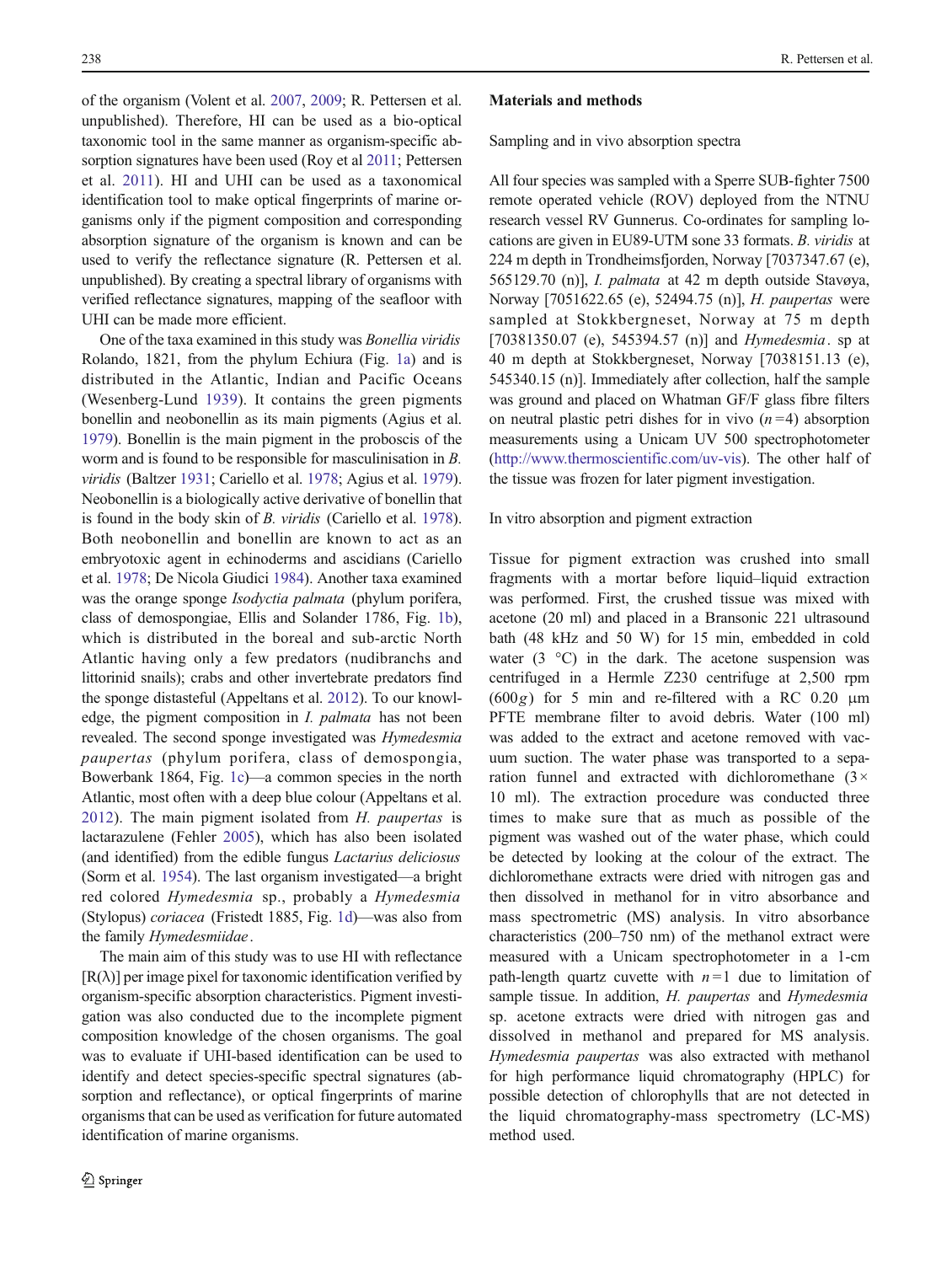<span id="page-2-0"></span>

a) *Bonellia viridis* b) *Isodictya palmata*



c) *Hymedesmia paupertas* d*) Hymedesmia* sp.

Fig. 1 a–d Marine benthic organisms used for bio-optical measurements. a *Bonellia viridis*, **b** *Isodictya palmata*, **c** *Hymedesmia paupertas*, **d** Hymedesmia sp.

High performance liquid chromatography

Pigments were analysed by a Hewlett Packard 1100 Series HPLC system equipped with a quaternary pump system, injector, auto sampler, Waters Symmetry C<sub>8</sub> column (150 $\times$ 4.6 mm, 3.5 μm particle size) and a diode array absorbance detector (400–700 nm). The auto sampler drew 77 μL from each sample vial and 23 μL water, which were mixed automatically five times before injection. The water was added to increase the polarity in order to improve separation of chlorophyll carbons. In the mobile phase, solvent 1 was a mixture of methanol:acetonitrile:aqueous pyridine (0.25 M pyridine) in the ratio 50:25:25 (v/v), solvent 2 was acetonitrile:acetone in the ratio 80:20 (v/v) and solvent 3 (methanol) was used for cleaning the system before and after the analysis. Analytic separation was performed using the method of Zapata et al. [\(2000\)](#page-9-0).

#### Mass spectrometric analysis

The MS analyses were performed with an Agilent liquid chromatography-diode array detector-quadrupole time-offlight-mass spectrometer model 6520 (LC-DAD-QTOF-MS) with ionisation mode atmospheric pressure chemical ionisation (APCI) and a Zorbax SB C<sub>8</sub> column of dimensions  $4.6\times$ 150 mm. The mobile phases were methanol-water (50:50) in the first mobile phase bottle (A) and dichloromethanemethanol-water (45:50:5) in the second mobile phase bottle (B). Flow was 1 ml/min, 2 μl extract were injected for each sample and the gradient was set to:  $0-2$  min  $0\%$  B,  $2-10$  min 0–10 % B, 10–12 min 100 % B and 12.1–20 min 0 % B. The Agilent MassHunter qualitative analysis software was used to assign accurate masses to the pigments observed in the diode array chromatogram. Accurate mass search with a  $+/- 10$  ppm window was performed to tentatively identify the unknown pigments. The online version of the Dictionary of Natural Products (DNP) database [\(http://www.chemnetbase.com](http://www.chemnetbase.com/)) containing structure information for over 226,000 natural products was used.

NMR analysis of Hymedesmia paupertas

NMR spectra were recorded on a Bruker Avance 600 MHz instrument fitted with a TCI cryoprobe. The chemical shifts are reported relative to trimethylsilane (TMS) for both 1H and 13C. To aid in peak assignments, the 2D NMR techniques COSY, NOESY, HSQC and HMBC were used.

In vivo and in situ reflectance from hyperspectral imaging

In vivo upwelling radiance  $L_u(\lambda)$  (raw data) and relative  $R(\lambda)$ (spectra corrected for lamp source and inherent optical properties (IOP), i.e. of water, phytoplankton, coloured dissolved organic matter (CDOM) and total suspended matter (TSM)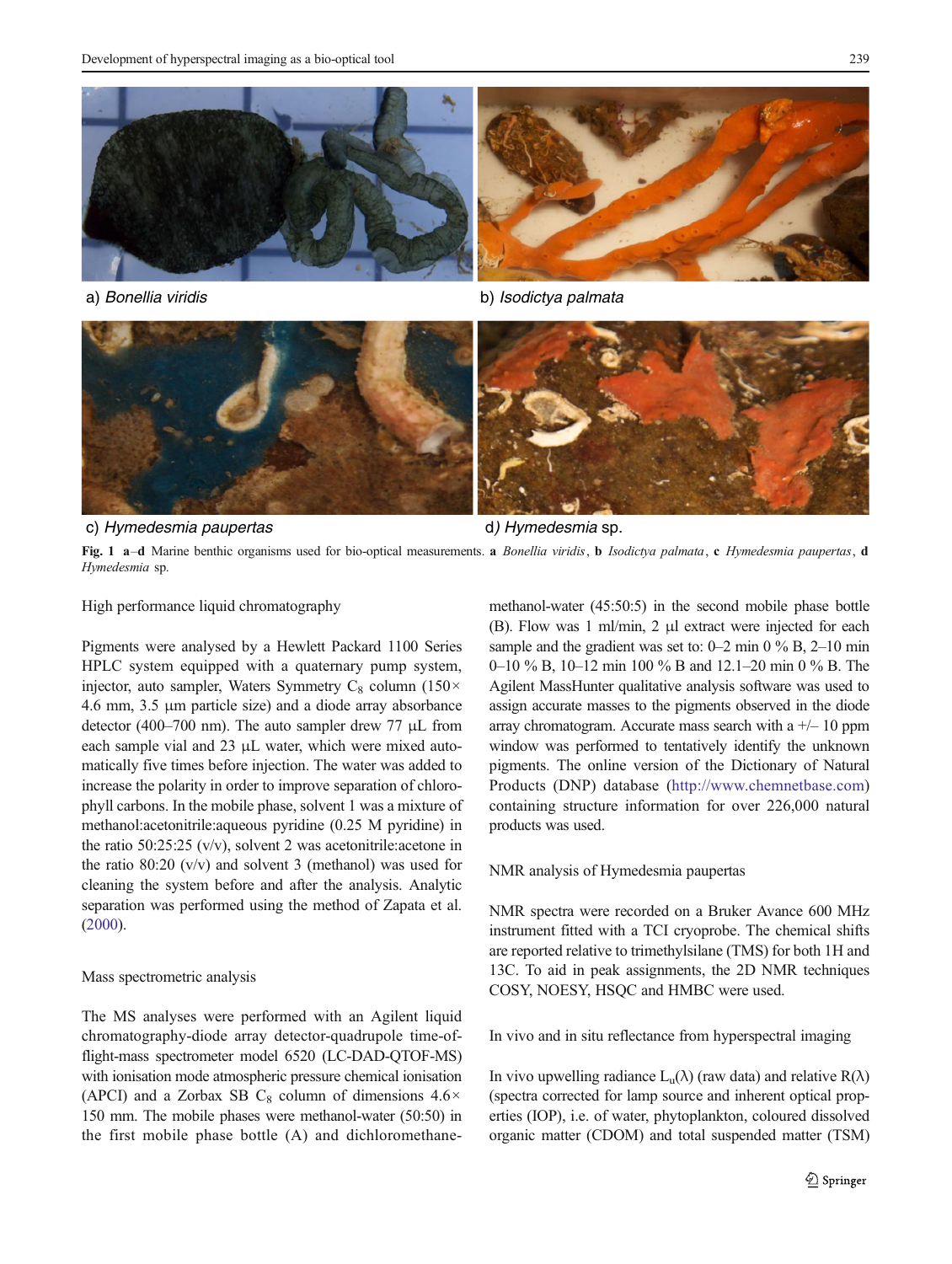<span id="page-3-0"></span>(R. Pettersen et al. unpublished), were measured with a custom made HI consisting of a solid-state push-broom HI, 2 cm long, 4 cm wide, 600 g, with power requirement of 12 V, 139 mA (Sigernes et al. [2000](#page-9-0); Johnsen et al. [2013b\)](#page-9-0). Frame rate was set to 25 images per second and the camera was equipped with a 12-mm Schneider (f:1.2) front lens with aperture set to 2.8 to enhance depth of field. The spectral resolution was 1 nm in the region 420–680 nm. The spatial resolution perpendicular to the moving direction was 2.06 mm/pixel. Data from the HI and UHI was stored as video files (avi-format) from a digital video recorder (Archos AV-400, 13 Mb min–1, comprising 25 images at 300 wavelengths giving an image cube of 7,500 slit images s–1). All four species were sampled and measured on land with a white spectrally neutral, polyethylene plastic plate for light source and ambient light correction. B. viridis, I. palmata and Hymedesmia. sp. were measured with the HI placed on a tripod equipped with a panorama head. The distance between the HI and the OOI was 1.5 m. HI measurements of B. viridis were made outdoors using the sun as a light source while I. palmata and Hymedesmia sp. were scanned inside the lab with two halogen lamps (Green force 35 W halogen) as a light source. For HI measurements of H. paupertas, the HI was fitted to a Leitz Leica MS5 stereomicroscope (1–80×) according to Volent et al. [\(2009\)](#page-9-0). The light source was a Leitz CLS 150X halogen lamp emitted through two optical fibre bundles (Volent et al. [2009](#page-9-0)). A white, spectrally neutral, polyethylene reference plate was placed beside or under the OOI and used to correct for the spectral lamp output and ambient light. The same reference plate was used for the underwater HI in situ (see below) to correct for the lamp, ambient light and IOP according to Johnsen et al. ([2013b](#page-9-0)).

In situ reflection measurements of Isodictya palmata were made with the HI placed in a custom-made underwater house, depth rated to 500 m using a BK7 glass as optical window (Johnsen et al. [2013b](#page-9-0)). The settings for HI were the same as for the in vivo measurements. Hopavågen—a landlocked bay at Agdenes in central Norway (63°35′32.94″N, 9°32′28.49″ E)—was used as the experimental site. Scuba divers placed a custom-made cart running over a "railway" divided into four sections ( $1 \times 0.6$  m each), in a downhill slope at 4–5 m depth (for more details see Johnsen et al. [2013b\)](#page-9-0). Isodyctia palmata together with an IOP reference standard was placed in the centre of a railway section by scuba divers. The cart was equipped with a halogen and an LED lamp (Green force 35 W halogen lamp and a Quadristar P4 LED lamp,) and the UHI was positioned with the slit direction perpendicular to the moving direction. The UHI swath width (view-angle) at 1.35 m distance (optically 1.0 m in water) to the sponge was 40 cm and spectral resolution 1 nm in the region 420–680 nm. In situ UHI mapping of the sponge was done by sliding the cart up and down the railway at a speed of 7 cm s–1 with the help of an electrical winch powered by a 12 V car battery and a 5 mm thick wire of 50 m in length connecting the cart and the winch on land. Correspondingly, an underwater UHI cable of 50 m was connected to the UHI for on-line monitoring, recording, exposure control and data transfer and storage using a digital video recorder (Archos AV-400) powered by a 12 V battery.

The reflectance spectra  $R(\lambda)$  of a given OOI was obtained by using Lu raw  $(\lambda)$  (raw spectra with light source) and Lu light  $(\lambda)$  denoting light source spectrum from reference plate in Eq. 1.

$$
R(\lambda) = L_{u \text{ raw}}(\lambda) / L_{u \text{ light}}(\lambda)
$$
\n(1)

HI and UHI data was processed with the custom made yaPlaySpecX software described in Volent et al. [\(2007,](#page-9-0) [2009\)](#page-9-0). In the yaPlaySpecX program, radiance spectra can be extracted as single spectra from single pixels (single pixel spectra) or as average spectra from the amount of pixels defined by user (running mean spectra). For radiance spectra in this research, running mean spectra with  $n = 50$  of each organism were extracted.

### Results and discussion

#### Bonellia viridis

Pigment analysis (LC-MS) detected only one pigment in B. viridis, and surprisingly this was not the expected bonellin, but a derivative of bonellin called neobonellin. Neobonellin (pigment 1) with maximum optical density  $[OD(\lambda)$ max] at 392 nm, 494 nm, 521 nm, 586 nm and 640 nm was identified from the body skin of B. viridis with LC-MS analysis and found to contribute to the deep green colour of the animal (Fig. [2a,](#page-4-0) Table [1\)](#page-5-0). The in vivo and in vitro OD absorption signatures (Fig. [2b](#page-4-0)) corresponded to the absorption spectra of neobonellin from 400 to 650 nm (in vivo and in vitro was only measured from 400 to 700 nm) except a shoulder at 488 nm that is not shown or reported for the neobonellin absorption spectra and a  $OD(\lambda)_{\text{max}}$  at 538 nm that correspond both to the reported absorption max of neobonellin (536 nm) and bonellin (539 nm) absorption spectra but was not evident in the absorption spectra from LC-MS analysis. The bonellin absorption spectrum has been reported to have OD maxima at: 394– 488 (shoulder)–494–521–539–590–(620) and 641 nm (Cariello et al. [1978](#page-9-0)), indicating that the shoulder at 488 nm in the in vivo and in vitro spectra were due to bonellin. LC-MS analysis did not detect bonellin, probably because the proboscis, which is the main source of bonellin, was not included in the extraction, only the body skin, which is the main source of neobonellin. When HI measurements were conducted, the animal had withdrawn its proboscis (probably because of being negatively phototactic) so that only the body skin was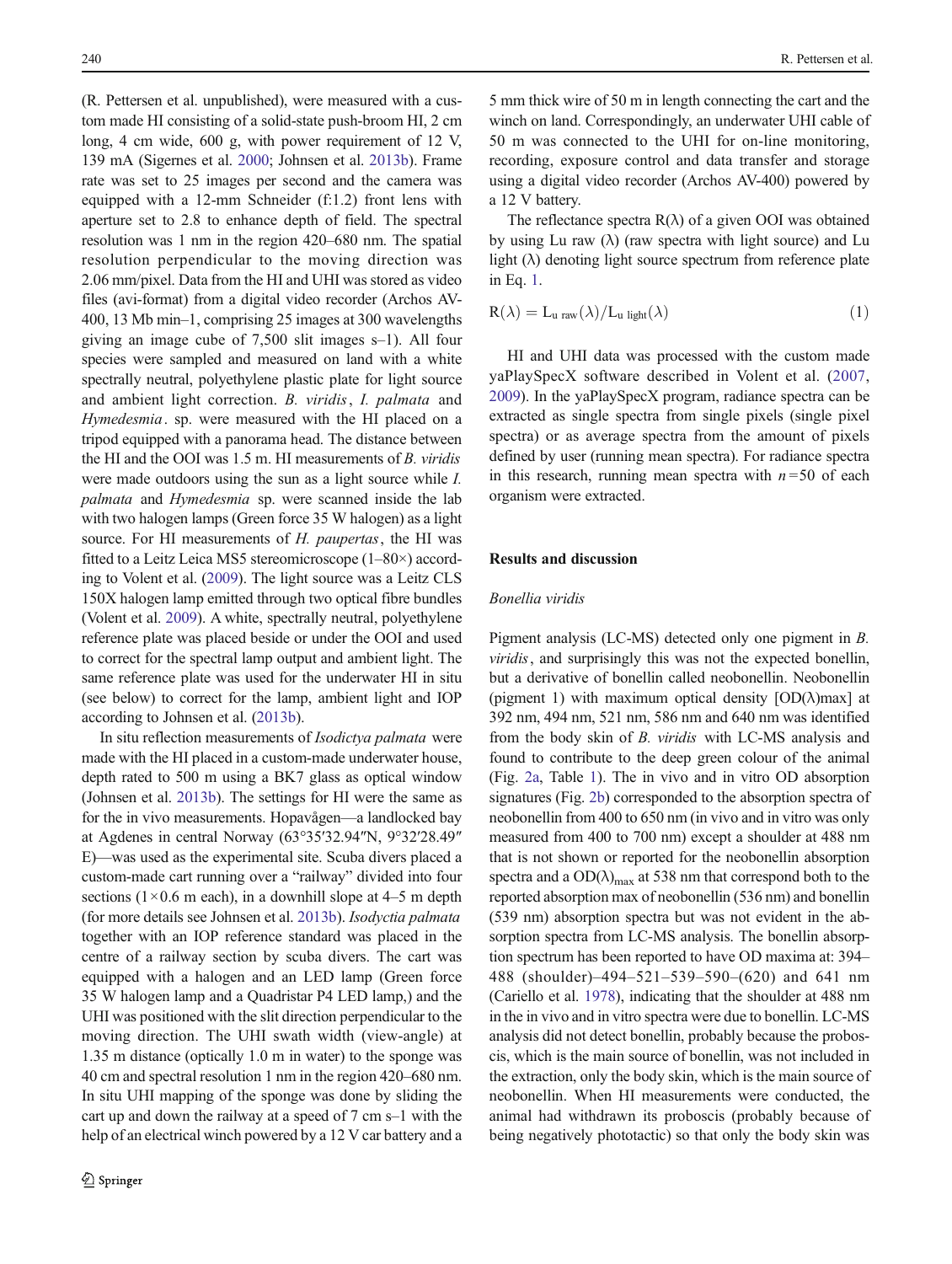1.2

<span id="page-4-0"></span>

Fig. 2 a, b Bio-optical signatures from B. viridis. a Specific absorbance spectra of neobonellin (pigment 1) detected from liquid chromatography– mass spectroscopy (LC-MS) analysis of the spoon worm B. viridis. **b** Absorbance spectra in vivo  $OD(\lambda)$  and in vitro  $OD(\lambda)$  plotted against reflection spectra in vivo  $R(\lambda)$  from the hyperspectral imager (HI),

used also for HI reflection spectra. Therefore, the location of pigments in the OOI and also the behaviour and movement pattern of sessile and none sessile OOI is important knowledge and needs to be taken into consideration when using absorption and reflection signatures as taxonomic identification tools. For organisms living on the sea bottom, in situ UHI measurements have short exposure times and therefore animals that are negatively phototactic would not have time to withdraw their appendages or perform an escape. Sessile organisms that, by chance, have withdrawn their coloured appendages, have other body parts that can be used for identification. For burrowing organisms and organisms living within the sediments, the UHI technique might not be applicable.

The HI reflection spectra of B. viridis were found to be high in the 420–480 nm wavelength area with a  $R(\lambda)_{\text{max}}$  at 441 nm (Fig. 2b). The corresponding low absorption in the same wavelength area led to the conclusion that, for B. *viridis*,  $R(\lambda)$  and  $OD(\lambda)$  spectra were inversely related.

# Isodictya palmata

Five pigments (Fig. [3a\)](#page-5-0) detected with LC-MS analysis of I. palmata are listed in Table [1](#page-5-0). Four of the five pigments were tentatively identified by DNP search while the fifth (Pigment 3, Table [1](#page-5-0)) did not get any hits and was presumed unknown. The DNP database returned three hits for the first of the five pigments detected: 2,6-benzothiazolediol and two derivatives of the same component (Pigment 2, Table [1](#page-5-0), Fig. [3a](#page-5-0)). The ppm error for this pigment was higher than the 10 ppm window usually used for DNP searches, but the pigment was

In vitro OD 1 In vivo R Relative Reflectance (R) Relative Reflectance (R) 0.8 0.6 0.4 0.2  $\frac{1}{700}$ 400 450 500 550 600 650 700 Wavelength (nm)

illustrating that the  $OD(\lambda)$  spectra are inversely related to the  $R(\lambda)$  spectra. The in vitro  $OD(\lambda)$  curve has been interrupted from 630 nm–642 nm (marked with:  $=$  =) due to saturation of the detector in the spectrophotometer. The spectra have been scaled to 1 at their highest OD  $(\lambda)$  and  $R(\lambda)$  for easier comparison

considered interesting for this organism (see following "[Results and Discussion](#page-3-0)").

Derivatives of 2,6 benzathiazolediol are known to be produced by the bacteria *Micrococcus* sp., which has been isolated from the tropical sponge Tedania ignis (Stierle et al. [1988\)](#page-9-0). Sponges are known to be hosts for symbiotic microorganisms and, since all sponges are filter feeders, they filtrate and extract microorganisms from the water. Microorganisms that resist the digestive process and immune response of the host sponge can successfully inhabit the sponge (Wilkinson [1987;](#page-9-0) Lee et al. [2001](#page-9-0)). Some species of Micrococcus are pigmented and a large number of heterotrophic bacteria are also able to synthesise carotenoides (Hailian et al. [2006](#page-9-0)) and may therefore contribute to the colour of the host organism. Further analysis is needed to make a definite identification of the pigment found, but it is highly likely that 2,6 benzathiazolediol and derivatives can be found in I. palmata. DNP search of pigment 4 returned five hits (Table [1\)](#page-5-0), of which the purine pigment erinacean with an absorption max at 272 nm in methanol is the most likely identity. The pigment detected from *I. palmata* had an  $OD(\lambda)$ max at 278 nm (Fig. [3a](#page-5-0)). Erinacean was isolated for the first time from the Antarctic sponge Isodictya erinacean (Topsent 1916; Moon et al. [1998](#page-9-0)) and found to be bioactive by being weakly antibiotic and cytotoxic (Moon et al [1998;](#page-9-0) Bandaranayake [2006\)](#page-9-0). Cytotoxic substances in sponges are presumed to be a part of the defence mechanism to prevent predation from other benthic species (Moon et al. [1998](#page-9-0)), indicating that I. palmata has both physical (spicules) and chemical defence mechanisms. The other hits from the DNP were Asperopterin B isolated from Aspergillus oryzae; 1,3,9-trimethyl-8nitrosoisoxanthine isolated from Cucumaria frondosa; and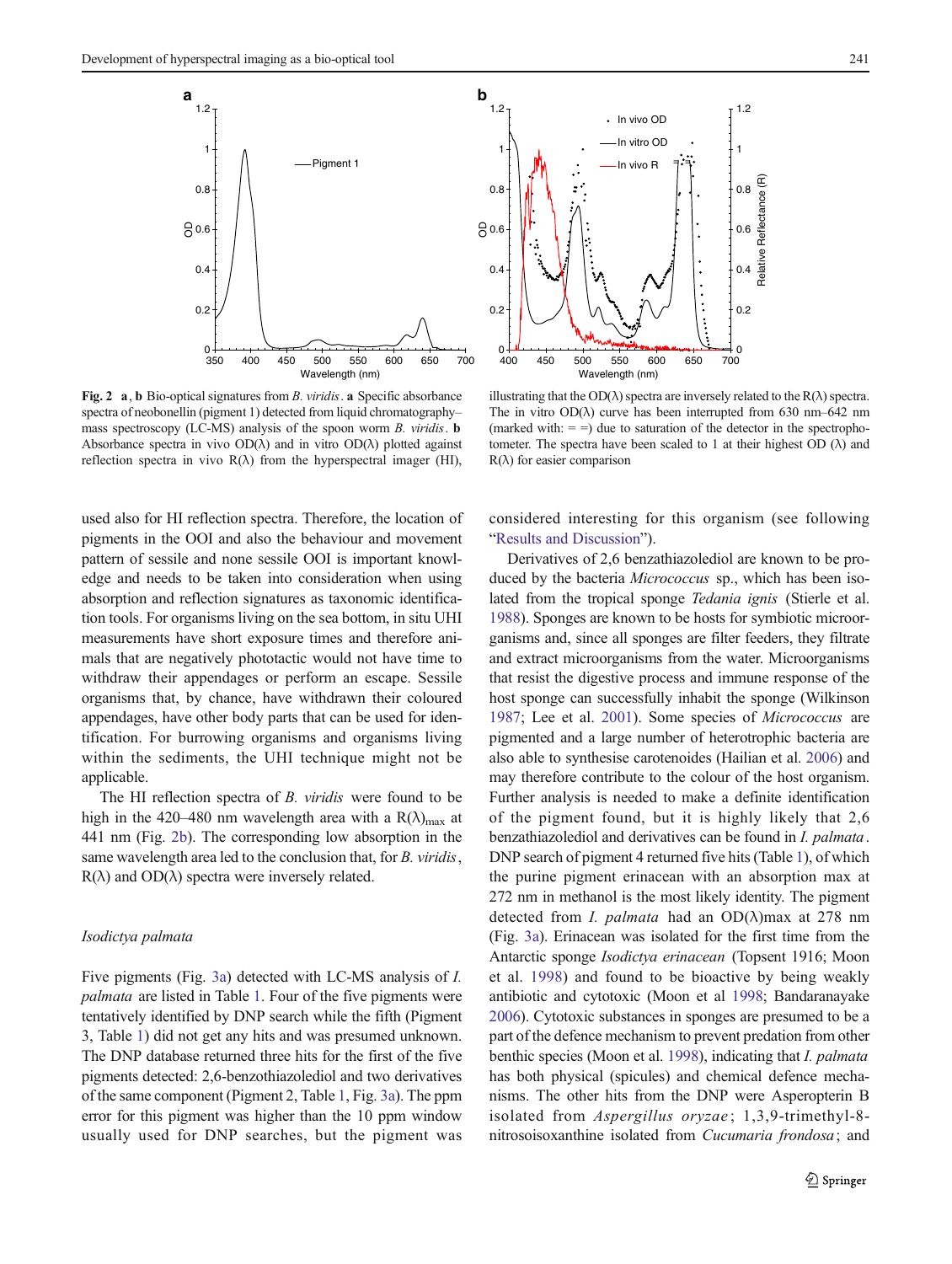| Pigment<br>number          | Retention time<br>(min) | Measured mass<br>$(M+H)^+$ | Pigment                                                       | Molecular<br>formula | Theoretical mass<br>$(M+H)^+$ | ppm<br>error |
|----------------------------|-------------------------|----------------------------|---------------------------------------------------------------|----------------------|-------------------------------|--------------|
| 1 <sup>a</sup>             | 9.9                     | 640.3501                   | Neobonellin                                                   | $C_{37}H_{45}N_5O_5$ | 640.3493                      | $-1.1$       |
| $2^{\rm a}$                | 5.5                     | 168.0143                   | 2.6 Benzothiazolediol<br>2.6 Benzothiazolediol; 6-Me ether    | $C_7H_5NO_2S$        | 168.0113                      | 17.9         |
|                            |                         |                            | 2.6 Benzothiazolediol; NH-form                                |                      |                               |              |
| $3^{\rm a}$<br>$4^{\rm a}$ | 7.0<br>9.3              | 187.1825<br>224.0759       | Unidentified<br>Erinacean<br>Asperopterin B                   | $C_8H_9N_5O_3$       | 224.0777                      | 8.2          |
|                            |                         |                            | 1,3,9-Trimethyl-8-nitrosoisoxanthine<br>4- Methylfervenulone  |                      |                               |              |
| $5^{\mathrm{a}}$           | 9.7<br>436.3420         | 436.3392<br>6.6            | 2-Methylfervenulone<br>Calicogorin B                          | $C_{26}H_{45}NO_4$   |                               |              |
| $6^{\mathrm{a}}$           | 10.7                    | 446.2059                   | Asbergamide B                                                 | $C_{26}H_{27}N_3O$   | 446.2074                      | 3.3          |
| 7 <sup>b</sup>             | 3.1                     | 197.1317                   | Lactarazulene                                                 | $C_{15}H_{16}$       | 197.1324                      | 3.6          |
| $8^{\rm b}$                |                         |                            | Chl a                                                         |                      |                               |              |
| 9 <sup>b</sup>             |                         |                            | Diatoxanthin                                                  |                      |                               |              |
| 10 <sup>b</sup>            |                         |                            | Unidentified                                                  |                      |                               |              |
| 11 <sup>b</sup>            |                         |                            | Unidentified                                                  |                      |                               |              |
| $12^{\rm b}$               |                         |                            | Unidentified                                                  |                      |                               |              |
| 13 <sup>a</sup>            | 1.7                     | 187.1825                   | Unidentified                                                  |                      |                               |              |
| 14 <sup>a</sup>            | 5.7                     | 167.9947                   | 2(3H)Benzothiazolethione<br>2(3H)Benzothiazolethione; NH-form | $C_7H_5NS_2$         | 167.9935                      | $-6.9$       |
|                            |                         |                            | 2(3H)Benzothiazolethione; SH-form                             |                      |                               |              |
| 15 <sup>a</sup>            | 10.9                    | 321.2193                   | 13Propanoyloxylupanine                                        | $C_{18}H_{28}N_2O_3$ | 321.2172                      | 6.6          |
| 16 <sup>a</sup>            | 12.7                    | 561.3730                   | Isotedanin<br>3,3'-Dihydroxyleprotene                         | $C_{40}H_{48}O_2$    | 561.3726                      | $-0.6$       |
|                            |                         |                            | Tedanin                                                       |                      |                               |              |
|                            |                         |                            | 3.3'.4.4'-Tetrahydro-β,β-carotene-2.2'-dione                  |                      |                               |              |

<span id="page-5-0"></span>Table 1 Pigments detected by liquid chromatography–mass spectroscopy (LC-MS) and high performance liquid chromatography (HPLC) from Bonellia viridis (pigment 1), Isodyctia palmata (pigments 2–6), Hymedesmia paupertas (pigments 7–12) and Hymedesmia sp (pigments 13–16)

a LC-MS

<sup>b</sup> HPLC

signatures from *I. palmata*. a Specific absorbance spectra of tentatively identified pigments and unidentified pigments 2–6 (Table 1) detected by LC-MS analysis. b The absorbance spectra in vivo  $OD(\lambda)$  and in vitro OD(λ) plotted against reflection spectra in vivo  $R(\lambda)$ ) and in situ  $R(\lambda)$  from the HI, illustrating that the  $OD(\lambda)$  spectra are inversely related to the  $R(\lambda)$  spectra. The spectra have been scaled to 1 at highest  $OD(\lambda)$  and  $R(\lambda)$  for easier comparison

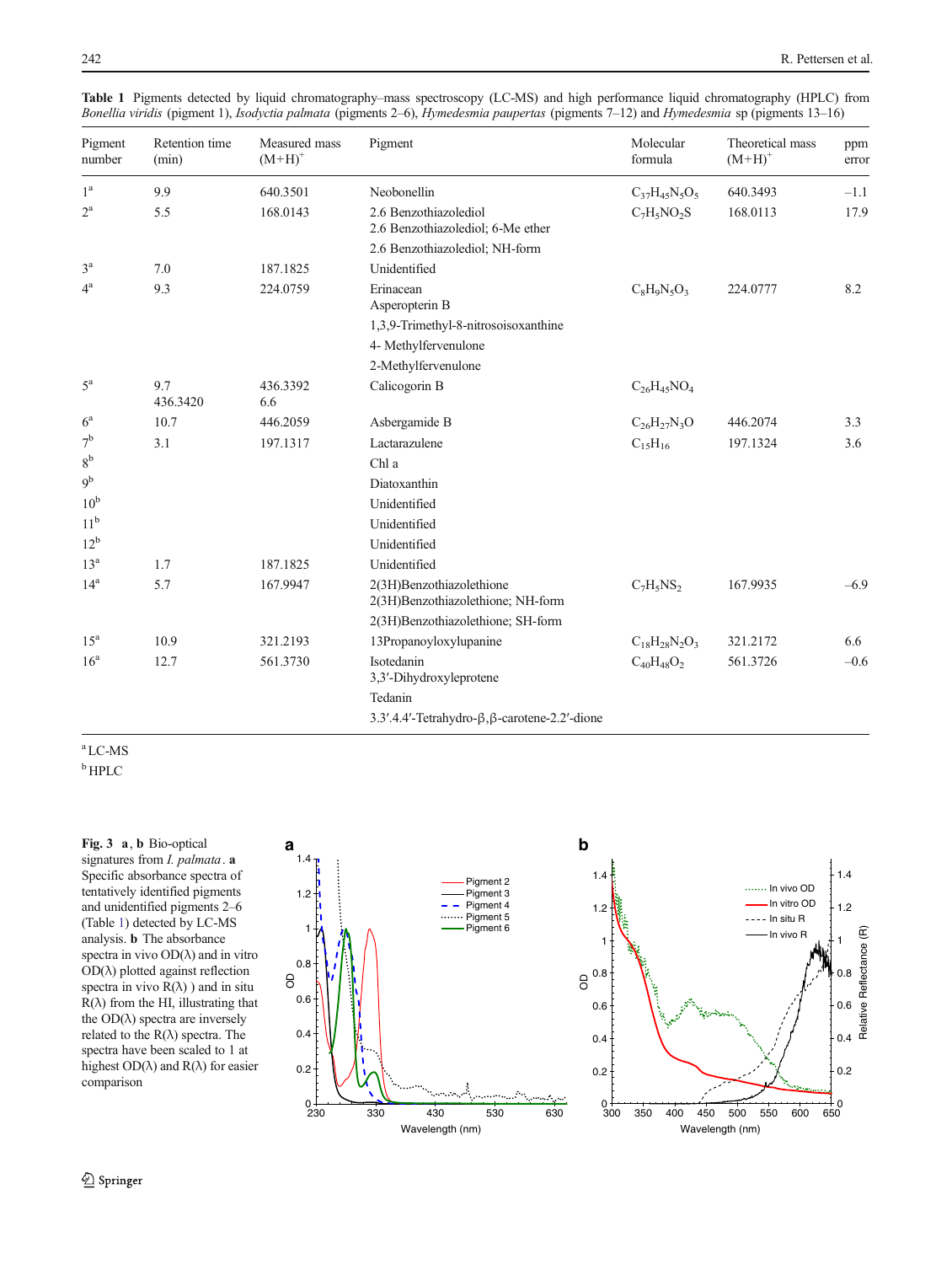<span id="page-6-0"></span>two derivatives of Pyrimido[5,4-e]-1,2,4-triazine-3,5,7-triol: 4-Methylfervenulone isolated from Streptomyces spp. and 2 methylfervenulone. Also for this pigment, further analysis is needed for definite identification, but it is highly likely that the pigment is erinacean because it has been isolated previously from a species in close relation to *I. palmata*. Calicogorgin B (Pigment 5) isolated from the gorgonian Calicogorgia sp. was also identified tentatively in I. palmata (Table [1,](#page-5-0) Fig. [3a\)](#page-5-0). In Calicogorgia sp., calicogorgin B has been reported to possess lethal and repellent activities against predatory gastropods (Ochi et al. [1992](#page-9-0)); this pigment might be one reason why I. palmata has few predators. The absorption of calicogorgin B in the visible part of the wavelength spectrum with a  $OD(\lambda)$ max at 404 nm, indicates that this pigment is a main contributor to the orange colour of the sponge. A derivative of aspergamide B was the last pigment detected from I. palmata (Pigment 6, Table [1](#page-5-0), Fig. [3a](#page-5-0)). One biological source of aspergamide B is the fungus Aspergillus sp., which is found everywhere in the marine and terrestrial environment and is probably taken up by filtration of water.

The in vivo and in vitro  $OD(\lambda)$  spectra showed absorbed in the UV region (<389 nm) (Fig. [3b](#page-5-0)), corresponding to the specific absorption of the pigments detected in Fig. [3a.](#page-5-0) There was also a broad absorbance band in the visible part of the wavelength spectra at 400–450 nm that corresponded to the specific absorption of pigment 5 (Fig. [3a](#page-5-0)).  $OD(\lambda)$  spectra decreased in the 450–500 nm areas and, correspondingly, the in vivo and in situ  $R(\lambda)$  spectra from HI measurements in-creased (Fig. [3b](#page-5-0)), making the  $OD(\lambda)$  and  $R(\lambda)$  spectra from *I*. *palmata* inversely related. The in vivo and in situ HI  $R(\lambda)$ spectra were measured with different distances and medium between the sponge and the HI detector; in vivo measurements were taken in air with a microscope and in situ measurements were taken under water at a distance of 1.35 m between OOI and UHI. The shape of the  $R(\lambda)$  spectra show that the distance and inherent optical properties in the water did not have a significant impact on the reflection signature when a reference plate was used for correction. These results are in accordance with those of Johnsen et al. [\(2013b\)](#page-9-0) and R. Pettersen et al. (unpublished) and show that HI and UHI has the potential to be an accurate taxonomic tool.

#### Hymedesmia paupertas

An accurate mass search in DNP indicated that pigment 7 (Table [1\)](#page-5-0) detected from HPLC and LC-MS was lactarazulene, with  $OD(\lambda)$  max at 291, 376 and 605 nm. Absorbance spectra (350–700 nm) of lactarazulene from HPLC had only two  $OD(\lambda)$ max peaks at 376 nm and 605 nm (Fig. 4a). The corresponding absorbance spectra of lactarazulene detected from LC-MS was taken from the UV region to the green part of the visible spectrum, i.e. 220 nm–500 nm with  $OD(\lambda)$  max at 291 nm and an  $OD(\lambda)$ max at 376 nm was measured (Fig. 4a). Pigment 7 suspected to be lactarazulene was purified and submitted to NMR analysis. Proton and carbon-13 NMR shifts were recorded and assigned unambiguously to lactarazulene with the help of 2D NMR methods. Additionally, the proton NMR shifts were compatible with those in the literature (Takekuma et al. [1988](#page-9-0)). Carbon-13 NMR shifts in CDCl3 have, to our knowledge, not been reported previously. However, the reported 13C chemical shifts in C6D6 show close resemblance to our findings (Fehler [2005\)](#page-9-0) (Table [2\)](#page-7-0). There were several other pigments separated by HPLC that absorb in wavebands that potentially could be contributing to the colour of the sponge, but not all were identified (pigments 10–12, Table [1,](#page-5-0) Fig. 4b). Chlorophyll a [Chl a,  $OD(\lambda)$ max 431 nm and



Fig. 4  $a$ –c Bio-optical signatures from Hymedesmia paupertas. a Specific absorbance spectra of lactarazulene (pigment 7) detected with high performance liquid chromatography (HPLC) and LC-MS. The absorbance spectra of lactarazulene from LC-MS analyses has been scaled to 1 at highest  $OD(\lambda)$  for easier comparison. **b** Specific absorbance spectra of chlorophyll a, diatoxanthin and three unidentified pigments (pigment

8–12) detected with HPLC. c Absorbance spectra in vivo  $OD(\lambda)$  and in vitro  $OD(\lambda)$  plotted against reflection spectra in vivo  $R(\lambda)$  from the HI, illustrating that the OD( $\lambda$ ) spectra are inversely related to the R( $\lambda$ ) spectra. The spectra have been scaled to 1 at highest  $OD(\lambda)$  and  $R(\lambda)$  for easier comparison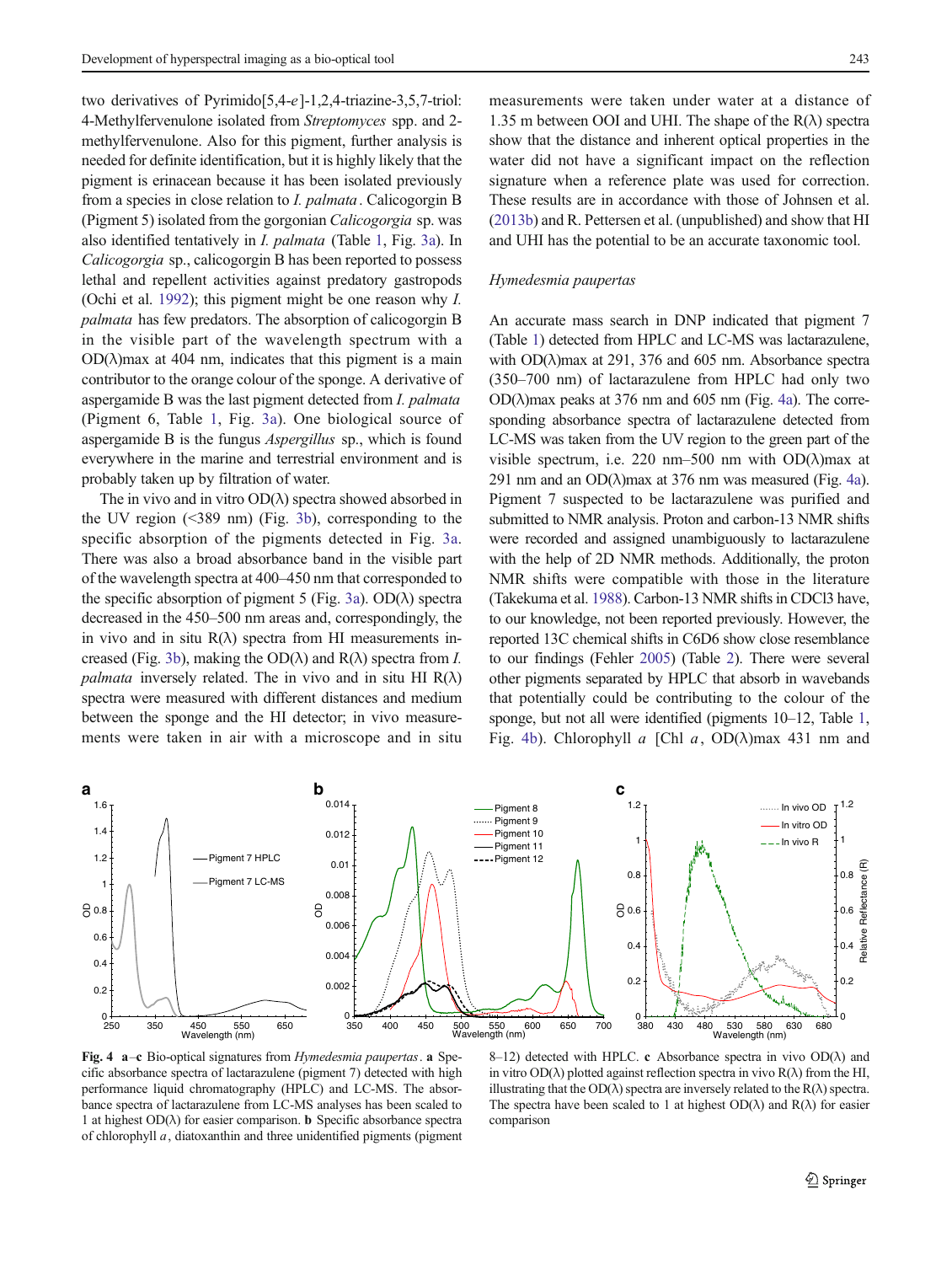| Position                    | $\delta$ <sup>1</sup> H [ppm (multiplicity, coupling<br>constants $[Hz])$ <sup>a</sup> | $\delta^{13}$ C [ppm] |
|-----------------------------|----------------------------------------------------------------------------------------|-----------------------|
| 1                           |                                                                                        | 127.4                 |
| 1-Me                        | $2.67$ (s) <sup>a</sup>                                                                | 13.0                  |
| 2                           | 7.63 (d, $J_{2,3}$ =3.8)                                                               | 136.3                 |
| $\mathbf{3}$                | 7.27 (d, $J_{3.2}$ =3.8)                                                               | 114.0                 |
| 3a                          |                                                                                        | 137.3                 |
| $\overline{4}$              |                                                                                        | 145.3                 |
| 4-Me                        | 2.84(s)                                                                                | 24.1                  |
| 5                           | 7.01 (d, $J_{5.6}$ =10.8)                                                              | 124.6                 |
| 6                           | 7.61 (dd, $J_{6.5}$ =10.8, $J_{6.8}$ =1.9)                                             | 134.1                 |
| 7                           |                                                                                        | 133.9                 |
| $7-C=CH2$                   |                                                                                        | 147.3                 |
| 7-C=CH <sub>2</sub> (Z);(E) | 5.30 (br s); $5.17$ (br s)                                                             | 113.6                 |
| $7-C-Me$                    | $2.29$ (br s)                                                                          | 23.3                  |
| 8                           | 8.40 (d, $J_{8.6}$ =1.9)                                                               | 132.4                 |
| 8a                          |                                                                                        | 135.5                 |

<span id="page-7-0"></span>Table 2 Recorded  ${}^{1}H$  and  ${}^{13}C$  NMR shifts of lactarazulene from Hymedesmia paupertas in CDCl<sub>3</sub> at 25 °C

 $a<sup>a</sup>$ s Singlet, *d* doublet, *dd* doublet of doublets, *br* broad

663 nm, pigment 8] and diatoxanthin  $[OD(\lambda)$ max 454 nm and 484 nm, pigment 9] were identified by HPLC (Table [1](#page-5-0)), but the concentration of these and the unidentified pigments were trace amounts compared to the concentration of lactarazulene. These results show that lactarazulene is the main pigment responsible for the blue colour of the sponge, whereas no epifauna were registered on the sponge. It is most likely that Chl  $a$  and diatoxanthin have entered the sponge matrix through filtration of water containing phytoplankton.



Fig. 5 a, b Bio-optical signatures from Hymedesmia sp. a Specific absorbance spectra of tentatively identified pigments 14–16 and unidentified pigment 13 (Table [1\)](#page-5-0) detected from LC-MS analysis. b The absorbance spectra in vivo  $OD(\lambda)$  and in vitro  $OD(\lambda)$  plotted against reflection spectra in vivo  $R(\lambda)$ ) from the HI, illustrating that the  $OD(\lambda)$ 

In vivo and in vitro absorbance spectra indicated high absorbance at wavelengths <380 nm and high absorbance in a broad wavelength band from 600 to 650 nm (Fig. [4c\)](#page-6-0), corresponding to the absorbance spectra of lactarazulene. The HI  $R(\lambda)$  spectra were high for the 430–575 nm wavelength area with a R( $\lambda$ )max at 475 nm, the OD( $\lambda$ ) for in vivo, in vitro and lactarazulene were correspondingly low in the same area (Fig. [4c\)](#page-6-0) and show that  $R(\lambda)$  and  $OD(\lambda)$  for H. *paupertas* were inversely related. Chl  $a$ , diatoxanthin and the unidentified pigment (pigment 10–12) absorbs in the 400– 500 nm wavelengths (Fig. [4b](#page-6-0)), but does not seem to have a significant impact of the reflectance, probably due to its low concentration.

# Hymedesmia sp.

From the red coloured *Hymedesmia* sponge, four pigments were detected by LC-MS analysis (Fig. 5a). Following a DNP search to identify the pigments, pigment 13 had no hits in the database and remained unidentified (Table [1](#page-5-0)). The DNP database search returned three hits for pigment 14, 2(3H) benzothiazolethione and two derivatives of the same compound (Fig. 5a). Like 2,6-benzothiazolediol and its derivatives from I. palmata, 2(3H)-benzothiazoletione has been isolated from *Micrococcus* sp. in *Tedania ignis* and this might therefore be the source of the pigment isolated from Hymedesmia sp. 13-Propanoyloxylupanine (Pigment 15)—a derivative of 13-hydroxylupanin isolated from the plant genus Lupinus sp.—was also detected in Hymedesmia sp., absorbing in the ultraviolet part (ODmax 284 nm). Pigment 16 detected from Hymedesmia sp. absorbs in the range of 400–550 nm with a  $OD(\lambda)$  max at 486 nm (Fig. 5) indicating that this is the main



spectra are inversely related to the  $R(\lambda)$ . The spectra have been scaled to 1 at highest OD(λ) [except in vitro OD, which have been scaled to 1 at 471 nm, which is the highest  $OD(\lambda)$  for the indicated pigment absorbing in the visible spectrum] and  $R(\lambda)$  for easier comparison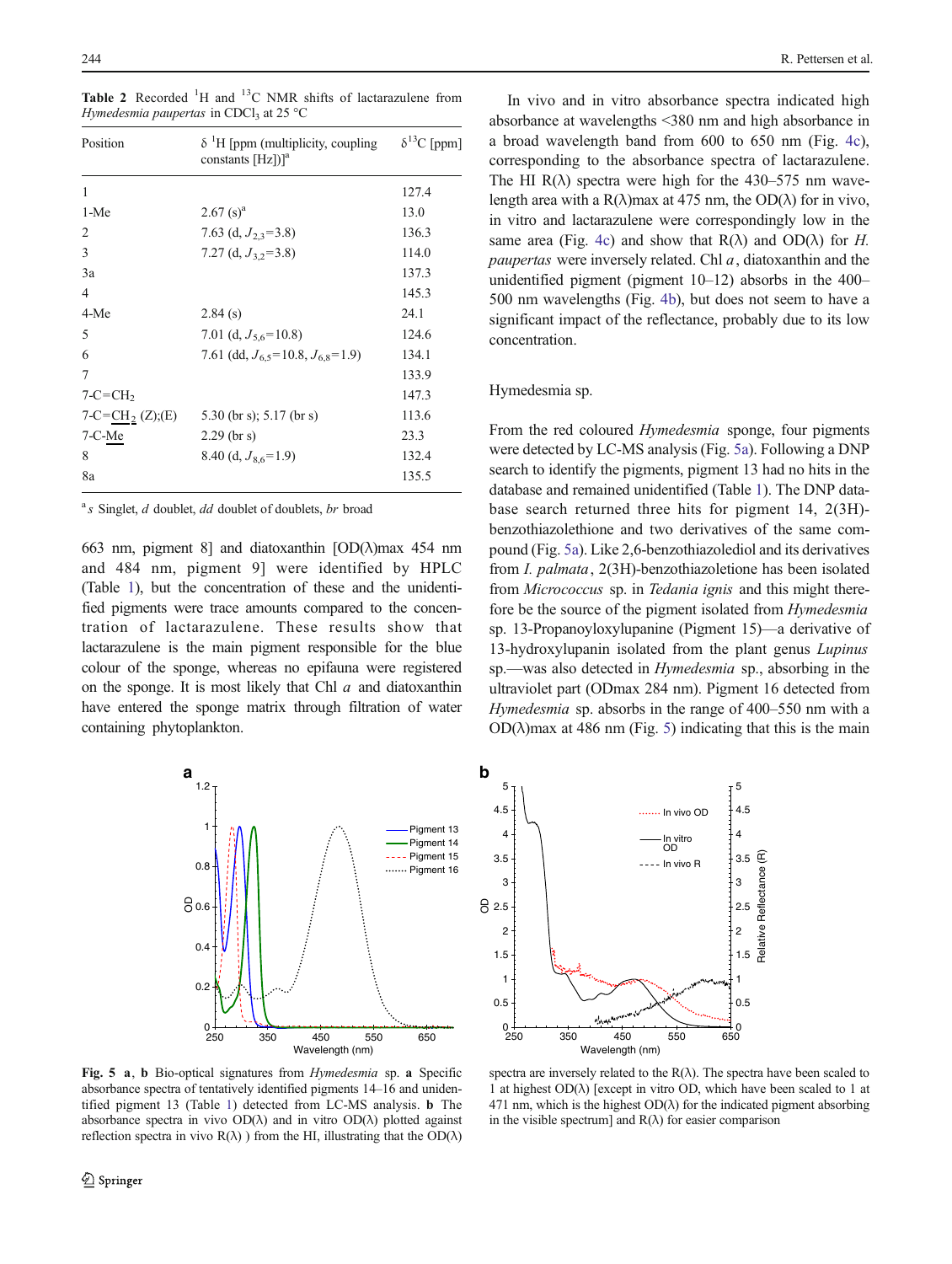pigment responsible for the red colour of the sponge. The DNP database returned four hits for the pigment and three for potential pigment candidates have been isolated previously from the marine environment (Table [1](#page-5-0)). Tedanin has been isolated from the sponges Tedania digitata and Clathria frondifera, isotedanin from the sponge Agelas mauritiana (Britton et al. [2004\)](#page-9-0), 3,3′-dihydroxyleprotene from marine bacteria and 3.3.4.4′-tetrahydro-β,β-carotene-2.2′-dione from Carausius morosus (Phylum Arthropoda); this latter compound is most likely the pigment responsible for the colour of Hymedesmia sp. as it has been isolated from the marine environment before, but further analysis is needed to have certain identification.

The in vitro  $OD(\lambda)$  spectra corresponded to the absorption of pigments detected from LC-MS analysis in Fig. [5a](#page-7-0) with OD( $\lambda$ )max at 284, 343, 411 and 471 nm. The in vivo OD( $\lambda$ ) spectra were not as pronounced as the in vitro spectra but had clearly a ODmax at 485 nm corresponding to pigment 16.

Most of the pigments detected from Hymedesmia sp. absorbed in the UV region, below the detection limit of the HI, as was the unidentified pigment 13 (Table [1](#page-5-0), Fig. [5a\)](#page-7-0). HI  $R(\lambda)$  spectra were inversely related to the OD( $\lambda$ ) spectrum of Hymedesmia sp. (Fig. [5b\)](#page-7-0).

This study has initiated a spectral library of verified biooptical signatures measured with HI and UHI. Objects of interest were identified using three different approaches: (1) traditional taxonomy based on morphology, needle preparation and colour (OOI was first sampled and then identified); 2) chemo-taxonomy (pigment isolation and characterisation, HPLC, LC-MS-QTOF, and NMR); and (3) bio-optical identification (HI and spectrophotometry). Morphological-featurebased taxonomy is time-consuming and expensive and misidentification can occur due to inexperience or the presence of morphological features that are not always species-specific. Chemo- and bio-optical taxonomy has been used for more than three decades for phytoplankton and macroalgae (Roy et al. [2011](#page-9-0)), but obtaining pigment composition and corresponding optical signatures is quite a new approach for benthic animals (Elde et al. [2012\)](#page-9-0). Bio-optical identification (absorbance, reflectance and fluorescence exCitation spectra) has been used widely for both remote sensing and for in situ monitoring of micro- and macroalgae (reviewed by Johnsen et al. [2011\)](#page-9-0). Hyperspectral imaging is a new identification technique for shallow-living marine organisms, corals, seagrass and micro- and macro-algae (Klonowski et al. [2007;](#page-9-0) Volent et al. [2007](#page-9-0)). UHI has the potential to be a more automated method when used as a sensor on underwater robots such as ROV and AUVs (Moline et al. [2005](#page-9-0); Johnsen et al. [2013b](#page-9-0)). The use of HI as a taxonomic identification tool can be used unsupervised by discriminating between unknown OOI, or in supervised classification (as in this study) identifying and mapping an OOI with a known pigment signature. One problem that might arise, especially for

organisms with a pigment content influenced by pigmented heterotrophic bacteria, is that the abundance and species distribution of pigmented microbes are influenced heavily by environmental properties such as temperature, salinity, nutrient level and competition for resources (Hailian et al. [2006\)](#page-9-0). Therefore, a given taxa may have diverse colorations and optical signature that may not be the same over any given distinct geographical and ecological areas; information of this sort also needs to be incorporated in the spectral library for world wide use. Also, many organisms have pigments absorbing in the UV part of the electromagnetic spectrum and it is possible that these pigments would be better suited to separate visibly similar coloured organisms. Extending the pigment search area into shorter wavelengths increases the opportunity to find species-specific absorbance traits (marker pigments).

The prototype HI sensor used in this study had low sensitivity at wavelengths below 420 and above 680 nm, while several of the pigments that characterised the OOI absorb below 420 nm into the UV region. A more UV and infrared (IR) sensitive sensor, with higher spatial and radiometric resolution has been developed and used with success on a ROV covering large areas of seafloor for habitat mapping and also creating geo-localised seafloor maps (Johnsen et al. [2013a](#page-9-0), [b](#page-9-0); Ludvigsen et al. [2013\)](#page-9-0), but even more sensitive sensors needs to be developed to ensure more reliable and powerful identification and mapping tools for all kinds of marine organisms.

# Concluding remarks

The results of this study show that absorbance spectra  $[OD ( $\lambda$ )$ and HI spectra  $(R(\lambda))$  are inversely related for the organisms investigated, and hence  $R(\lambda)$  images can be used as biooptical taxonomic identification tools. If the pigment composition of the OOI is known, together with corresponding optical properties and a knowledge of additional environmental factors affecting the pigment signature in an organism, then UHI can be a powerful identification and mapping tool for OOI on the seafloor. The construction of a spectral library of verified reflection signatures from marine organisms would enable automated identification of the sea floor. This study implies that if there is detailed knowledge of species-specific pigment composition and corresponding optical fingerprints, an UHI-based seafloor mapping may, in addition to identifying and mapping OOI, also indicate their chemical composition. Chemical imaging may augment information regarding the physiological state of an organism, for bioprospecting, and can be a helpful tool in environmental management and decision-making. To reach these goals, the HI technique needs to be further developed regarding sensor sensitivity and corresponding light sources at shorter (UV) and longer (IR) wavelengths for better separation of organisms with pigments